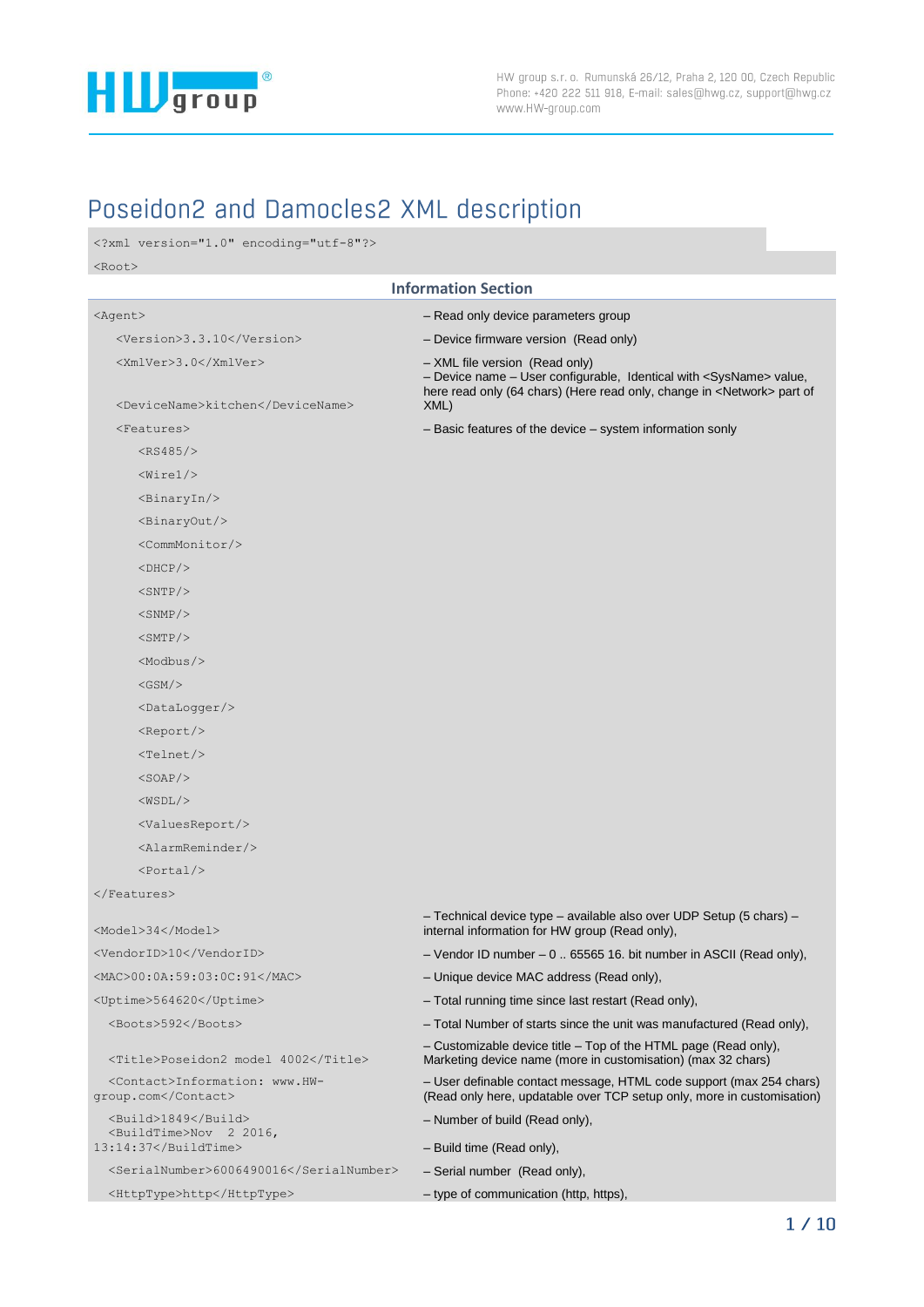

HW group s.r.o. Rumunská 26/12, Praha 2, 120 00, Czech Republic Phone: +420 222 511 918, E-mail: sales@hwg.cz, support@hwg.cz www.HW-group.com

</Agent>

| <b>Input, Output and Sensor Section</b> |                                                                                                                                                              |
|-----------------------------------------|--------------------------------------------------------------------------------------------------------------------------------------------------------------|
| <binaryinset></binaryinset>             | - Binary dry contact inputs (next only "Binary input")                                                                                                       |
| <entry></entry>                         |                                                                                                                                                              |
| $<$ ID>1 $<$ /ID>                       | - Entry identification, ID (164), source for <condinputid> for output<br/>control, ID in unique per device, 164 are reserved for binary inputs</condinputid> |
| <name>Binary 1</name>                   | - Defined name of the input (text string, 20 chars)                                                                                                          |
| <value>0</value>                        | - Current value 0/1 (Read only)                                                                                                                              |
| <alarm>0</alarm>                        | - alarm settings for this Binary input $-1$ byte $0 =$ active if on, $1 =$ active if<br>off, $2 =$ inactive                                                  |
| <delay>0</delay>                        | - 0255 Time delay in seconds to prolong Alarm state reaction. (used for<br>Alarm Start even for Alarm End reaction)                                          |
| <state>0</state>                        | - Current sensor state $0 =$ normal, $1 =$ Alarm activated but not send<br>(Alarm sending Email or Trap not activated), 2 = alarm activated                  |
| <snmptrap>0</snmptrap>                  | $-$ SNMP Trap alarm enable $0 =$ don't send, 1 = send if value out of<br>SafeRange                                                                           |
| <email>0</email>                        | $-$ E-mail alarm enable $0 =$ don't send, 1 = send if value out of SafeRange                                                                                 |
| <sms>0</sms>                            | $-$ SMS alarm enable $0 =$ don't send, 1 = send if value out of SafeRange                                                                                    |
| <apdelta>0</apdelta>                    | - AutoPush is a function allowing sending of measured data in case of<br>value increase/decrease larger than AutoPush delta parameter.                       |
| <counter>0</counter>                    | - State of counter (Read only)                                                                                                                               |
| <mqtt pub="" val="">0</mqtt>            | - Enable od disable send Value over MQTT (R/W)                                                                                                               |
| <mqtt pub="" state="">0</mqtt>          | - Enable od disable send State over MQTT (R/W)                                                                                                               |
|                                         |                                                                                                                                                              |
| <entry></entry>                         |                                                                                                                                                              |
| <id>2</id>                              | - Binary input 2                                                                                                                                             |
| <name>Binary 2</name>                   |                                                                                                                                                              |
| <number>I2</number>                     |                                                                                                                                                              |
| <value>0</value>                        |                                                                                                                                                              |
| <alarm>2</alarm>                        |                                                                                                                                                              |
| <delay>0</delay>                        |                                                                                                                                                              |
| <state>0</state>                        |                                                                                                                                                              |
| <snmptrap>0</snmptrap>                  |                                                                                                                                                              |
| <email>0</email>                        |                                                                                                                                                              |
| $<$ SMS>0                               |                                                                                                                                                              |
| <apdelta>0</apdelta>                    |                                                                                                                                                              |
| $\langle$ /Entry>                       |                                                                                                                                                              |
| <entry></entry>                         |                                                                                                                                                              |
| <id>3</id>                              | $-$ Binary input 3                                                                                                                                           |
| <name>Binary 3</name>                   |                                                                                                                                                              |
| <number>I3</number>                     |                                                                                                                                                              |
| <value>0</value>                        |                                                                                                                                                              |
| <alarm>2</alarm>                        |                                                                                                                                                              |
| <delay>0</delay>                        |                                                                                                                                                              |
| <state>0</state>                        |                                                                                                                                                              |
| <snmptrap>0</snmptrap>                  |                                                                                                                                                              |
| $<$ Email>0                             |                                                                                                                                                              |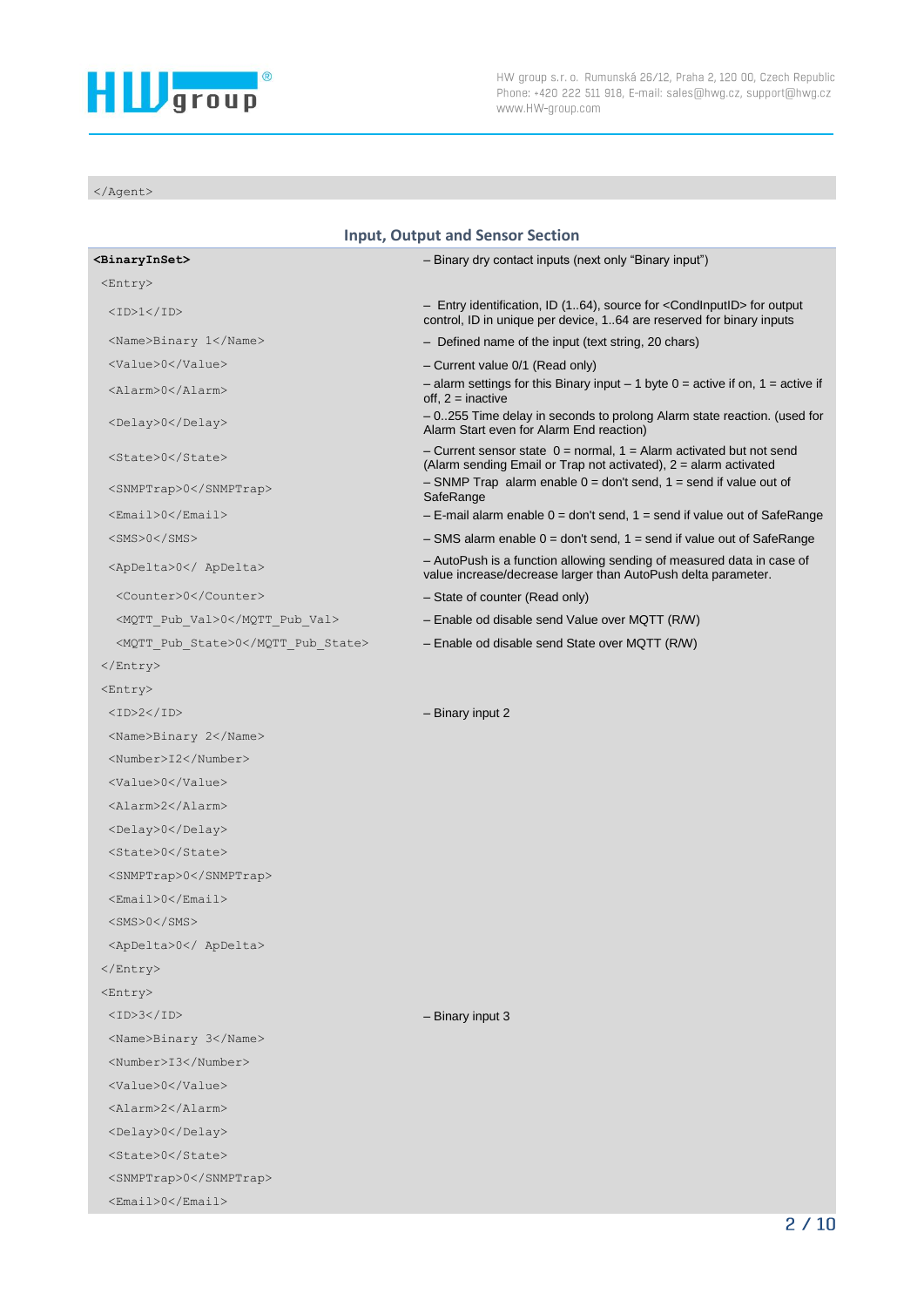

| <apdelta>0</apdelta><br>$\langle$ /Entry><br><br><binaryoutset><br/>- Binary outputs settings &amp; values<br/><entry><br/>- Entry identification, ID (151214), source for <condinputid>, ID in<br/><math>&lt;</math>ID&gt;151<br/>unique per device, 151200 are reserved for outputs<br/><name>RTS</name><br/>- Output name (Read only)</condinputid></entry></binaryoutset>                                   |
|-----------------------------------------------------------------------------------------------------------------------------------------------------------------------------------------------------------------------------------------------------------------------------------------------------------------------------------------------------------------------------------------------------------------|
|                                                                                                                                                                                                                                                                                                                                                                                                                 |
|                                                                                                                                                                                                                                                                                                                                                                                                                 |
|                                                                                                                                                                                                                                                                                                                                                                                                                 |
|                                                                                                                                                                                                                                                                                                                                                                                                                 |
|                                                                                                                                                                                                                                                                                                                                                                                                                 |
|                                                                                                                                                                                                                                                                                                                                                                                                                 |
|                                                                                                                                                                                                                                                                                                                                                                                                                 |
| - name of state On<br><nameon>On</nameon>                                                                                                                                                                                                                                                                                                                                                                       |
| <nameoff>Off</nameoff><br>- name of state Off                                                                                                                                                                                                                                                                                                                                                                   |
| - Type of the binary outputs<br>0: $X/Y = "On" / "Off"$ (Relay output),<br><type>1</type><br>1: X/Y = "On (+10V)" / "Off (-10V)" (RTS output)<br>2: X/Y = "On (+10V)" / "Off (0V)" (DTR output) A88                                                                                                                                                                                                             |
| - Output control mode (Manual / Local + condition)<br>0 = Manual output control (value defined by Value tag)<br>1 = Local output control (On if any alarm)<br>2 = Local output control (On if value equal to Trigger)<br>3 = Local output control (On if value higher than Trigger)<br>4 = Local output control (On if value lower than Trigger)<br>5 = Local output control (On if Alarm on)<br><mode>0</mode> |
| - 0/1 Current output value<br>R/W for the "Manual output control"<br><value>0</value><br>R for the "Local output control" (On if any alarm)                                                                                                                                                                                                                                                                     |
| <condinputid>74</condinputid><br>- Condition related input ID - Poseidon 3268 future                                                                                                                                                                                                                                                                                                                            |
| <trigger>-18.5</trigger><br>- Trigger value for condition - Poseidon 3268 future                                                                                                                                                                                                                                                                                                                                |
| <pulsetime>0</pulsetime><br>- Délka pulzu v režimu Local Dondition. (R/W - 0 disable)                                                                                                                                                                                                                                                                                                                           |
| <virttype>0</virttype><br>- type of Virtual outpul (R/W - future)                                                                                                                                                                                                                                                                                                                                               |
| <virtserver></virtserver><br>$-$ IP address of remote outputs (device) (R/W)                                                                                                                                                                                                                                                                                                                                    |
| <virtport>0</virtport><br>- TCP port of remote outputs (device) (R/W)                                                                                                                                                                                                                                                                                                                                           |
| <virtid>0</virtid><br>$-$ ID remote output (R/W)                                                                                                                                                                                                                                                                                                                                                                |
| <virtusername></virtusername><br>- Username of remote outputs (device) (R/W)                                                                                                                                                                                                                                                                                                                                    |
| <virtpassword></virtpassword><br>- Password of remote outputs (device) (R/W)                                                                                                                                                                                                                                                                                                                                    |
| <virtsenportindex>0</virtsenportindex><br>- ID of Virtual Outputs (Read Only)                                                                                                                                                                                                                                                                                                                                   |
| <virtsenid>000000000000000</virtsenid><br>- ID of Virtual sensors (future)                                                                                                                                                                                                                                                                                                                                      |
| - Enable od disable send Value over MQTT (R/W)<br><mqtt pub="" val="">0</mqtt>                                                                                                                                                                                                                                                                                                                                  |
| <mqtt pub="" state="">0</mqtt><br>- Enable od disable send State over MQTT (R/W)                                                                                                                                                                                                                                                                                                                                |
| <mqtt_pub_cnt>0<br/>- Enable od disable send Counter over MQTT (R/W)</mqtt_pub_cnt>                                                                                                                                                                                                                                                                                                                             |
|                                                                                                                                                                                                                                                                                                                                                                                                                 |
| <entry></entry>                                                                                                                                                                                                                                                                                                                                                                                                 |
| <id>152</id><br>- Entry identification                                                                                                                                                                                                                                                                                                                                                                          |
| <name>DTR</name>                                                                                                                                                                                                                                                                                                                                                                                                |
| <type>2</type>                                                                                                                                                                                                                                                                                                                                                                                                  |
| <value>0</value>                                                                                                                                                                                                                                                                                                                                                                                                |
| <mode>3</mode>                                                                                                                                                                                                                                                                                                                                                                                                  |
| <condinputid>75</condinputid>                                                                                                                                                                                                                                                                                                                                                                                   |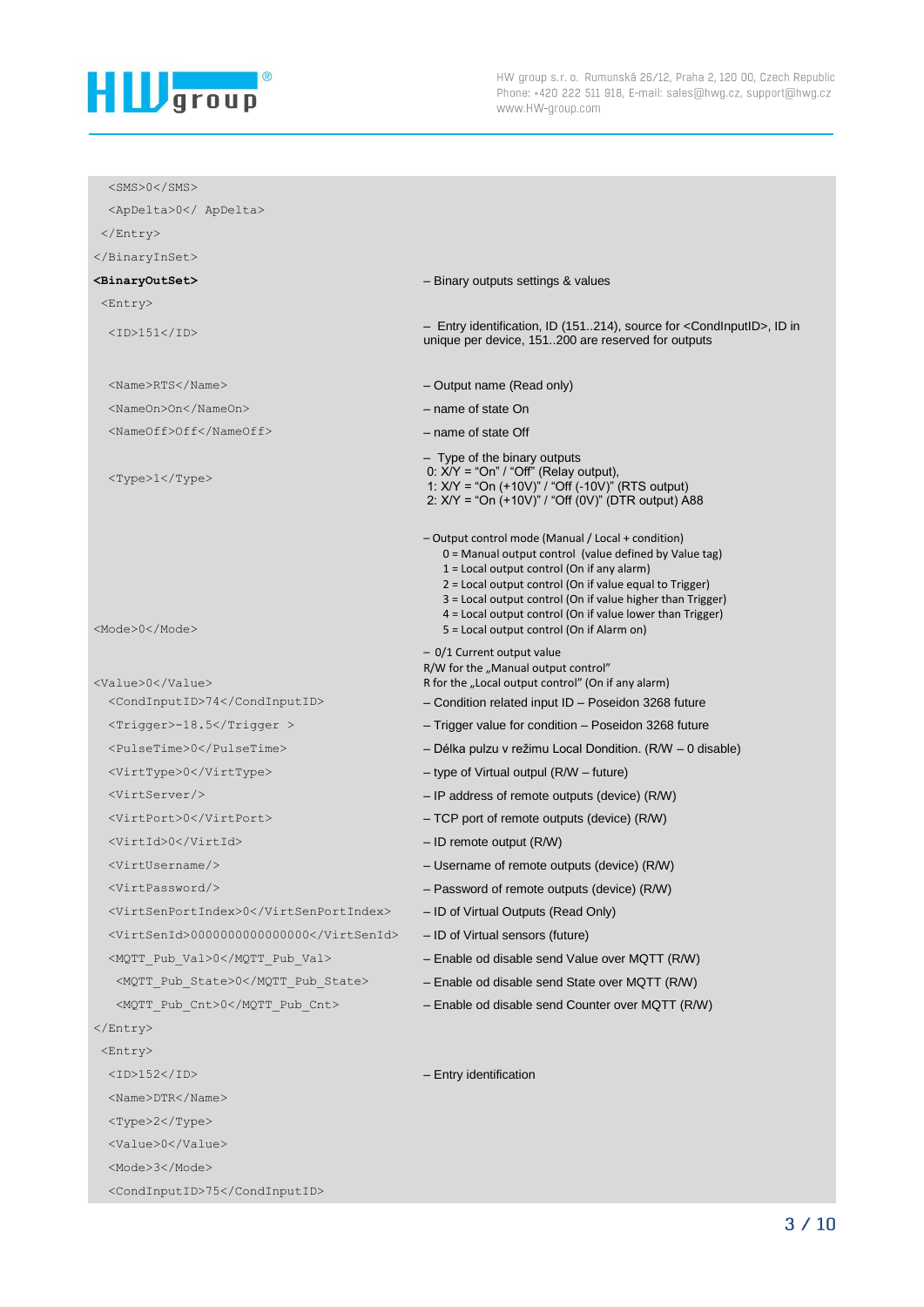

 <Trigger>22.5</Trigger > </Entry> </BinaryOutSet> **<SenSet>** – All detected sensors <Entry> <ID>57856</ID> – Entry identification, ID address of the sensor (Read only), source for <CondInputID>, ID in unique per device, 48..122 and 256..65535 are reserved for sensors <SensId>57856</SensId> – Full 1-Wire ID address of the sensor (Read only), 1-Wire Sensor ID is unique <Name>Sensor 240</Name> – Defined name of the sensor (text string, 15 chars) <Units>C</Units> – Unit of send value "C" for temperature, "%RH" for humidity, "V" for voltage "mA" for current , "s" for Switch (0/1) "p" for counter pulses (1/10 digit can be used) atd… <Value>23.0</Value> – Current value, one defimal value, decimal separator is "." (Read only) <Calib>-0.15</Calib> – Sensors calibration shift value (Value = Raw sensor value + Calib) <Min>-1.5</Min>  $-$  SafeRange minimal limit <Max>24.6</Max> – SafeRange maximal limit <Hyst>0.0</Hyst> – Hysteresis (non sensitivity range) value <SNMPTrap>1</SNMPTrap> – SNMP trap alarm enable 0 = don't send, 1 = send if value out of **SafeRange**  <Email>0</Email> – E-mail alarm enable 0 = don't send, 1 = send if value out of SafeRange <SMS>0</SMS> – SMS alarm enable 0 = don't send, 1 = send if value out of SafeRange <Delay>0</ Delay> – 0..255 Time delay in seconds to prolong Alarm state reaction. (used for Alarm Start even for Alarm End reaction), Similar to Hysteresis but in time <ApDelta>0</ ApDelta> – AutoPush is a function allowing sending of measured data in case of value increase/decrease larger than AutoPush delta parameter. <State>0</State> – Current sensor state  $0 = normal$ , 1 = Alarm activated (value out of SafeRange) but not send (Alarm sending by Email or Trap not activated), 2 = value out of SafeRange - Alarm sent, 4 = sensor invalid (not connected) </Entry> <Entry>  $<$ ID>74 $<$ /ID> <Code>74</Code> <Name>Sensor 23</Name> <Units>C</Units> <Value>23.8</Value>  $\langle$ Calib $>0.19<$ /Calib $>$  <Min>10.0</Min> <Max>60.0</Max> <Hyst>0.0</Hyst> <SNMPTrap>0</SNMPTrap> <EmailSMS>0</EmailSMS> <ApDelta>0</ ApDelta>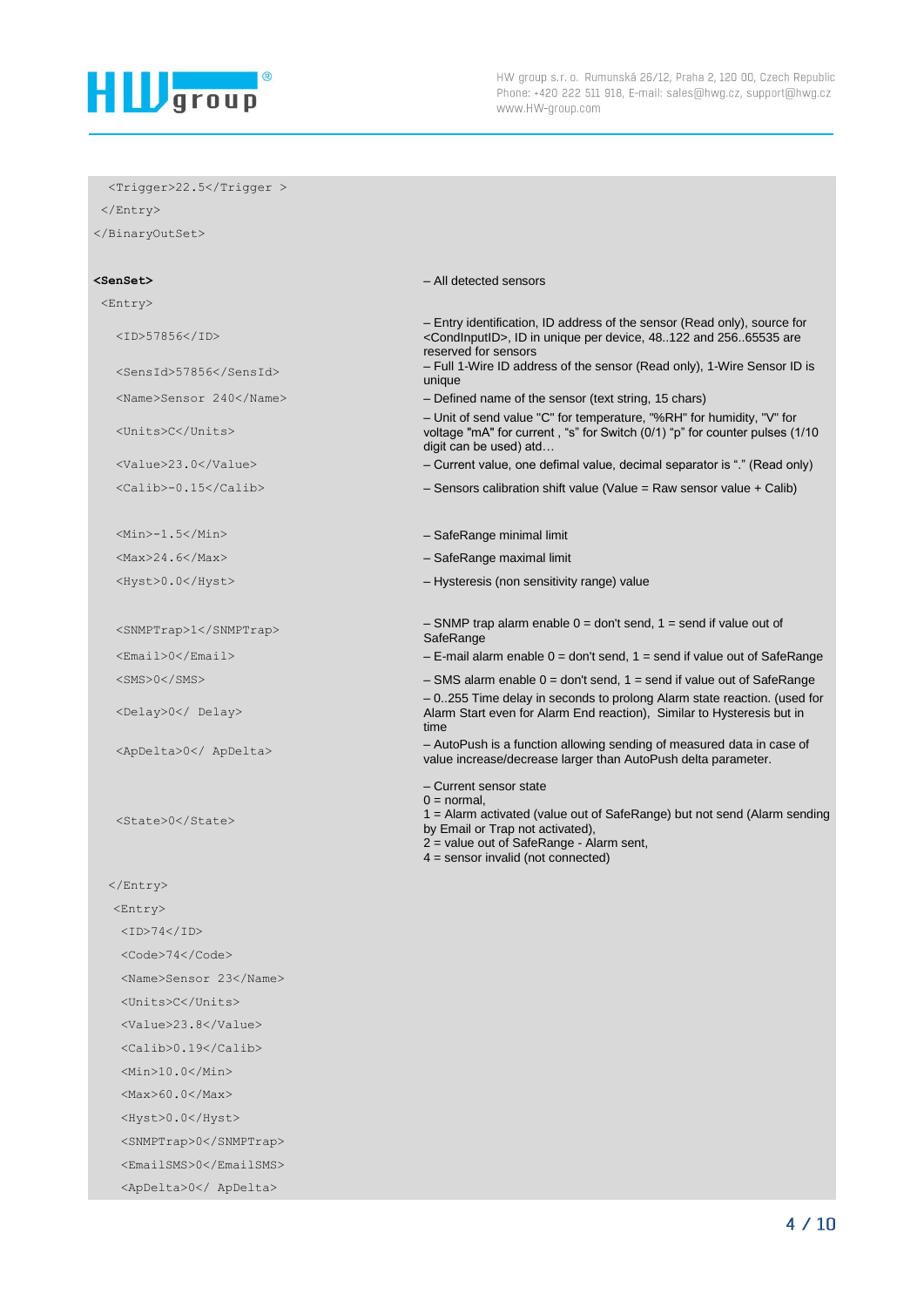

<State>0</State>

| $\langle$ Entry>             |                                                              |
|------------------------------|--------------------------------------------------------------|
| $\langle$ /SenSet>           |                                                              |
|                              | <b>RS-232/GSM Settings</b>                                   |
| $<$ SerialPort>              |                                                              |
| $<$ E $>1$ $<$ /E $>$        | - Enable Serial Port 0= Disabled, 1=GSM modem, 2=RFID reader |
|                              |                                                              |
|                              |                                                              |
| $<$ SMS $>$                  |                                                              |
| <function>0</function>       | - Function 0-Local Modem, 1=Remote GSM GW                    |
| <ring>0</ring>               | $-$ Enable Ring alert (0/1)                                  |
| <dest>1</dest>               | - Remote SOAP GW destination number                          |
| <module>Not enabled</module> | - FOUND / NOT FOUND of GSM serial terminal                   |
| $<$ CenterNmr $/$ >          | - SMS center Number                                          |
| $<$ Recp $1/$                | - SMS1 destination Number                                    |
| $<$ Recp2/>                  | - SMS2 destination Number                                    |
| $<$ Recp3/>                  | - SMS2 destination Number                                    |
| $<$ Recp4/>                  | - SMS2 destination Number                                    |
| $<$ Recp5/ $>$               | - SMS2 destination Number                                    |
| <state>0</state>             | - Test processing report                                     |
| $<$ Message/>                | - SMS Test report message from last SMS test                 |
| $\langle$ /SMS $\rangle$     |                                                              |

## **Destination Section**

| <entry></entry>               |  |
|-------------------------------|--|
| <idx>1</idx>                  |  |
| <community>public</community> |  |
| <ipaddr>192.168.1.39</ipaddr> |  |
| <port>162</port>              |  |
| <e>1</e>                      |  |
|                               |  |
| <entry></entry>               |  |
| $<$ Tdx>2 $<$ /Tdx>           |  |
| <community></community>       |  |
| <ipaddr></ipaddr>             |  |
| <port></port>                 |  |
| <e>0</e>                      |  |
|                               |  |
| <entry></entry>               |  |
| $<$ Idx>3 $<$ /Idx>           |  |
| <community></community>       |  |
| <ipaddr></ipaddr>             |  |

 <Port></Port>  $<$ E $>$ 0 $<$ /E $>$ 

<SnmpTraps> – SNMP Traps settings

```
- Entry identification
```
- SNMP Community settings (32 chars)
- SNMP trap destination IP address
- SNMP trap destination port
- Enable / Disable destination (0/1)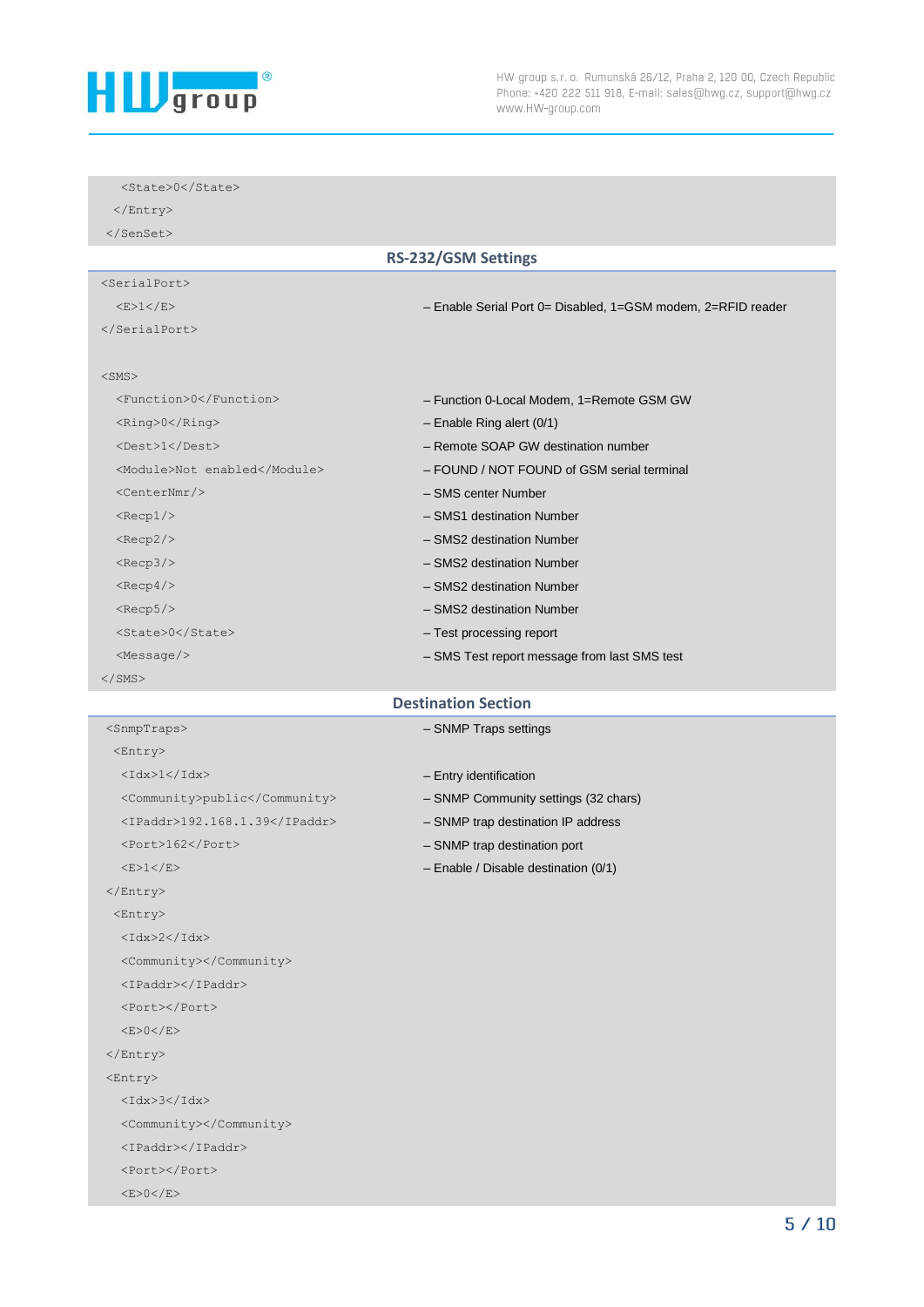

### </Entry>

<Entry>

 $<$ Idx>4 $<$ /Idx>

<Community></Community>

<IPaddr></IPaddr>

<Port></Port>

 $<$ E>0</E>

</Entry>

<Entry>

 $<$ Idx>5 $<$ /Idx>

<Community></Community>

<IPaddr></IPaddr>

<Port></Port>

 $<$ E $>0$  $<$ /E $>$ 

</Entry>

<Menu>

</SnmpTraps>

#### **Configuration and Services Section**

"Fahrenheit", "Kelvin"

"Fahrenheit", "Kelvin"

<Page>0</Page> </Menu>

<Global> – Global settings <Units>Celsius</Units> – Temperature units displayed in a Flash setup interface "Celsius", <SysUnits>Celsius</SysUnits> – Temperature units in a system (SNMP, Modbus/TCP etc) "Celsius", <HWSec>Disabled</HWSec> – HW DIP security value – "Enabled" / "Disabled" (Read only), </Global>

 <CountersEnabled> <E>1</E> – Enable od Disable Counters of inputs (R/W)

</CountersEnabled>

#### <CommMonitor>  $\sim$ CommMonitor>  $\sim$ Communication Monitor

<Modbus>0</Modbus> – Modbus monitoring (0/1),

<XML HTTP>0</XML HTTP> – XML monitoring (0/1),

<SNMP>0</SNMP> – SNMP monitoring (0/1),

<Timeout>0</Timeout> – Period of Communication Monitor (in seconds),

</CommMonitor>

# <Network> – Network settings <Name>Poseidon in kitchen</Name> – Device name (64 chars) Identical with item <Agent><DeviceName>, here R/W <DHCP>0</DHCP> – 0/1 – Enable DHCP, when enabled show assigned IP values. <IPAddr>192.168.1.80</IPAddr> – IP address of the device (Read only when DHCP enabled) <Submask>255.255.255.0</Submask> – Value of the IP subnet mask (Read only when DHCP enabled)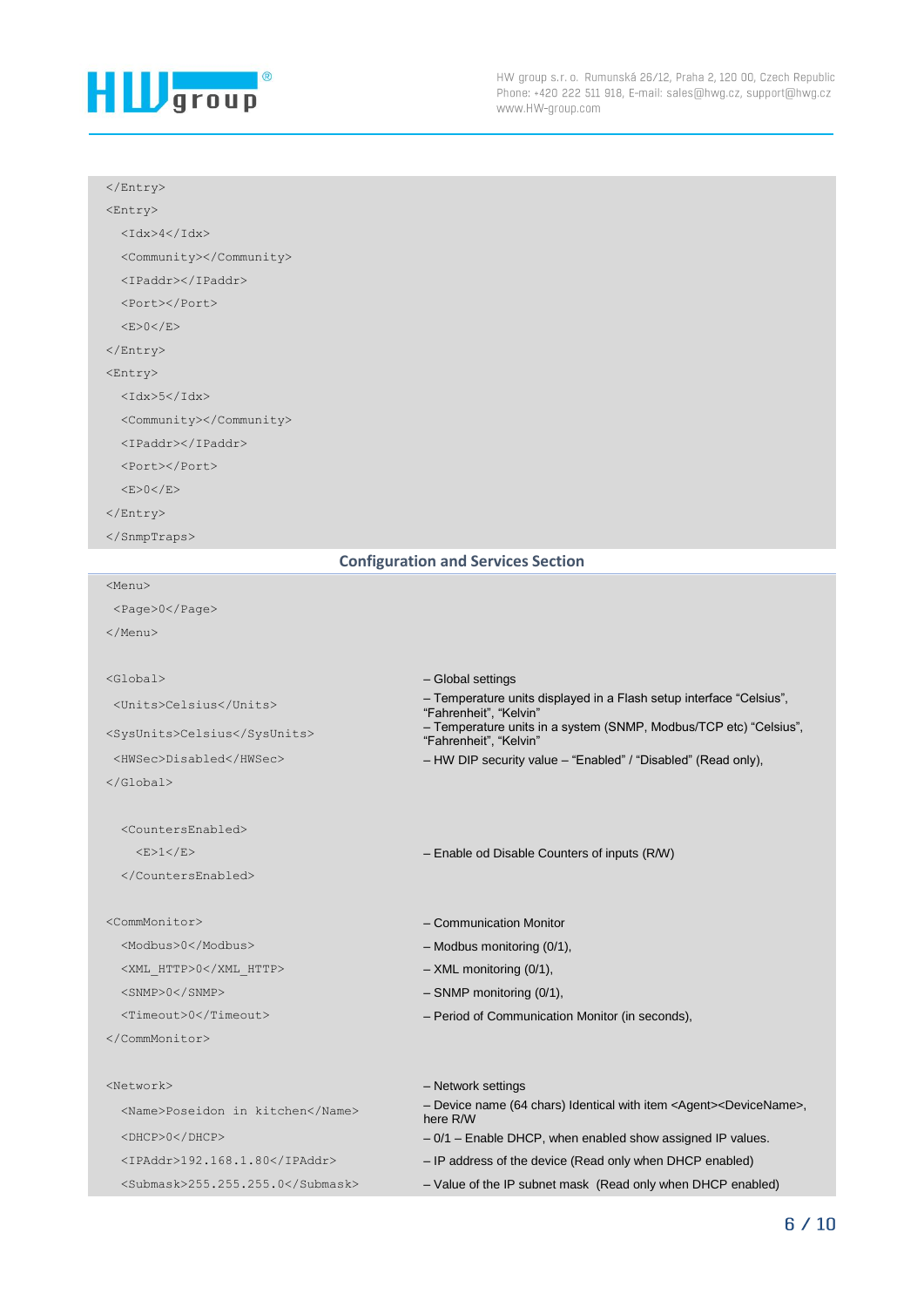

| $<$ Gateway>192.168.1.100                                                                                                                                        | - IP address of the Gatteway (Read only when DHCP enabled)                                       |
|------------------------------------------------------------------------------------------------------------------------------------------------------------------|--------------------------------------------------------------------------------------------------|
| <dnsprimary>147.230.16.1</dnsprimary>                                                                                                                            | - Primary DNS server (you have to set DNS server as IP address) (Read<br>only when DHCP enabled) |
| <dnssecondary>213.180.44.4</dnssecondary>                                                                                                                        | - Secondary DNS server (Read only when DHCP enabled)                                             |
| <httpport>80</httpport>                                                                                                                                          | - Internal device WEB server port                                                                |
| <telnetport>99</telnetport>                                                                                                                                      | - Telnet setup (TCP setup) port. "0" = TCP setup disabled                                        |
| <snmpport>161</snmpport>                                                                                                                                         | - SNMP pooling port settings                                                                     |
|                                                                                                                                                                  |                                                                                                  |
|                                                                                                                                                                  |                                                                                                  |
| $<$ SOAP $>$                                                                                                                                                     | - SOAP settings                                                                                  |
| <entry></entry>                                                                                                                                                  |                                                                                                  |
| $<$ Idx> $1$ < $/$ Idx>                                                                                                                                          | - Destination ID                                                                                 |
| <e>1</e>                                                                                                                                                         | - Destination Enable 0/1                                                                         |
| $<$ Server>192.168.1.36 $<$ /Server>                                                                                                                             | - Destination IP                                                                                 |
| <port>80</port>                                                                                                                                                  | - Destination TCP Port                                                                           |
| <route>service.xml</route>                                                                                                                                       | - Name of XML file                                                                               |
| $\langle$ Entry>                                                                                                                                                 |                                                                                                  |
| $\langle$ /SOAP>                                                                                                                                                 |                                                                                                  |
| <report></report>                                                                                                                                                | - Alarm Reminder & Periodic status                                                               |
| <entry></entry>                                                                                                                                                  |                                                                                                  |
| $<$ Idx> $1$ < $/$ Idx>                                                                                                                                          | - ID1 - Periodical Status                                                                        |
| <e>0</e>                                                                                                                                                         | $-$ Enable Function 0/1                                                                          |
| <period>60</period>                                                                                                                                              | - Period (in minutes)                                                                            |
| $\langle$ /Entry>                                                                                                                                                |                                                                                                  |
| <entry></entry>                                                                                                                                                  |                                                                                                  |
| $<$ Idx>2 $<$ /Idx>                                                                                                                                              | - ID2 Alarm Reminder                                                                             |
| <e>0</e>                                                                                                                                                         | - Enable Function 0/1                                                                            |
| <period>5</period>                                                                                                                                               | - Period (in minutes)                                                                            |
|                                                                                                                                                                  |                                                                                                  |
|                                                                                                                                                                  |                                                                                                  |
|                                                                                                                                                                  |                                                                                                  |
| $<$ Portal>                                                                                                                                                      |                                                                                                  |
| <pushperiod>30</pushperiod>                                                                                                                                      | - period of sending the data to a remote server. This value is being set by<br>a portal.         |
| <e>1</e>                                                                                                                                                         | - enables or disables the portal function                                                        |
| <name>vitolmr</name>                                                                                                                                             | - username assigns the device to a user account. Provided by a portal<br>administrator           |
| <pswd>qehgLs</pswd>                                                                                                                                              | - Provided by a portal administrator together with a username                                    |
| <serveraddress>www.sensdesk.com/portal.php</serveraddress>                                                                                                       | - full URL of the remote server                                                                  |
|                                                                                                                                                                  |                                                                                                  |
| <portalport>80</portalport>                                                                                                                                      | - Portal listening port                                                                          |
| <portalmessage><a<br>href="http://www.sensdesk.com:80/sensdesk/<br/>device/779" target=" blank"&gt;SensDesk.com:<br/>Check sensor online.</a<br></portalmessage> | - Portal communication status                                                                    |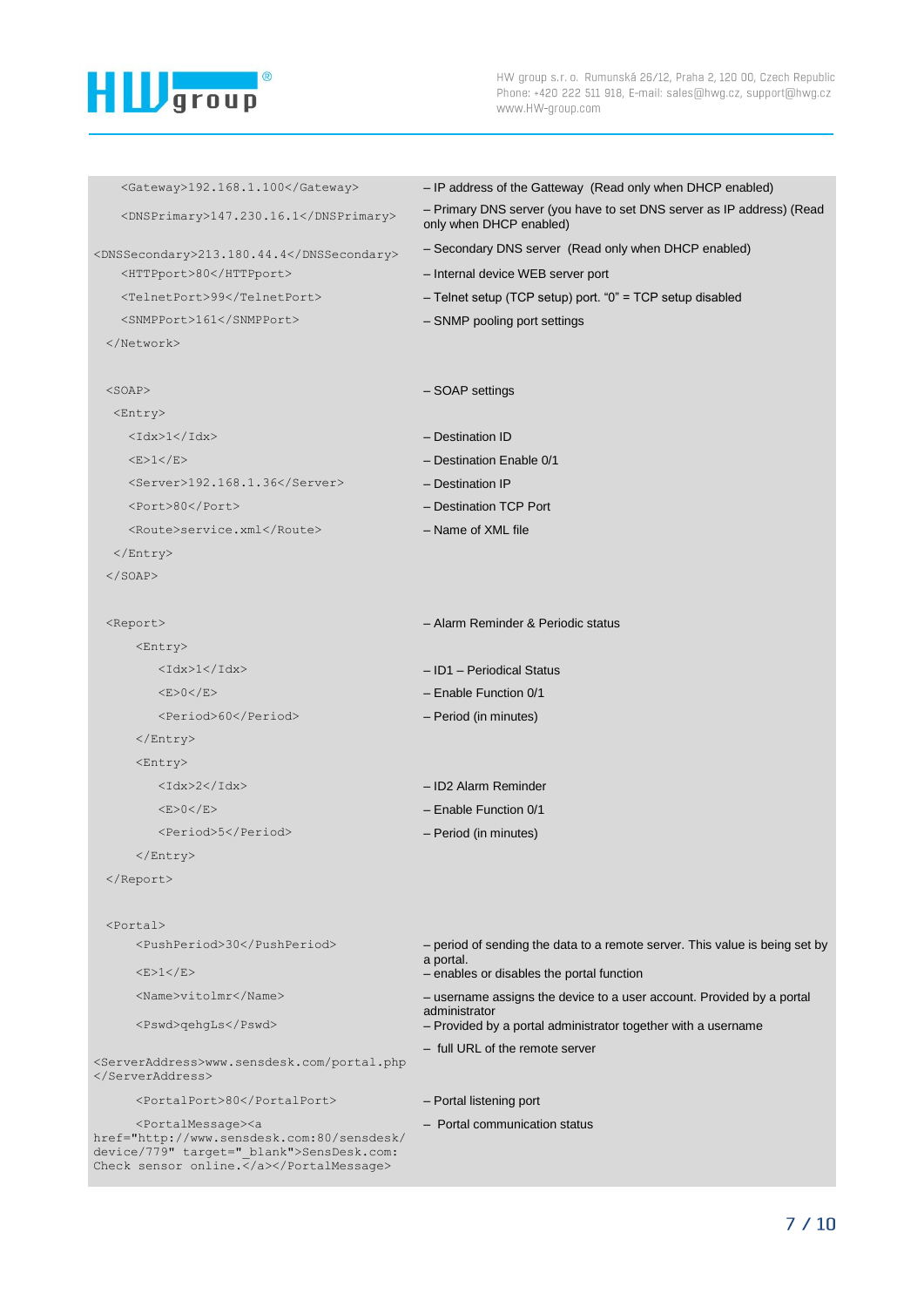

```
<Portal_PushTimer>7</Portal_PushTimer>
                                         – Counts out the time to the next standard data sending
      <Portal_LogTimer>7</Portal_LogTimer> – Shows the time left to next data saving to a internal memory
<Portal_ApBlockTimer>0</Portal_ApBlockTime
r> 
                                         – Shows the time needed before sending another AutoPush after the 
                                         previous AutoPush process. this value is being set by a portal.
 </Portal>
 <MIBIISysGroup> – MIB II settings 
<SysContact>support@HWgroup.cz</SysContact
– MIB's administrator e-mail (64 chars)
>
  <SysName>Poseidon in kitchen </SysName> – MIB's database name (64 chars) Identical with item 
                                         <Agent><DeviceName>, here R/W
  <SysLocation></SysLocation> – MIB's system database placement (64 chars)
 </MIBIISysGroup>
 <Email> – E-mail settings
  <Server></Server> – DNS addres or IP address of remote SMTP server (40 chars)
  <Port>25</Port> – Port for communication with remote SMTP server
  <From>user@domain.com</From> – Email address of sender (40 chars)
  <Subject>Subject_0</Subject> – Subject of Email message (50 chars)
  <Auth>0</Auth> – SMTP server Autentisation (0 = not required, 1 = required, 3= TLS)
  <Secure>0</Secure> – SMTP Secure communication (0 = not required, 1 = TLS)
  <Name>User login name</Name> – SMTP autentification Login name (40 chars)
  <Pswd></Pswd></Pswd></Pswd></Pswd></Pswd></Pswd></Pswd></Pswd></Pswd></Pswd></Pswd
 <Message></Message> – SMTP server report message from last TEST EMAIL (100 chars)
 \langle/Email>
 <MailDest> – Email destination definition 
  <Entry>
  <Idx>1</Idx> – Alert email
  <To>recip@domain.com</To> – Recipient of Email (40 chars)
  <Cc>recip@domain.com</Cc> – Recipient of Email (40 chars)
  <Cc1>recip@domain.com</Cc1> – Recipient of Email (40 chars)
  <Cc2>recip@domain.com</Cc2> – Recipient of Email (40 chars)
  <Cc3>recip@domain.com</Cc3> – Recipient of Email (40 chars)
  </Entry>
  <Entry>
  <Idx>2</Idx> – LOG periodic report email
  <To>recip@domain.com</To> – Recipient of Email (40 chars)
  </Entry>
 </MailDest>
 <Time> – Time settings
<SNTPServer>ntp1.sth.netnod.se</SNTPServer - DNS addres or IP address of SNTP server (time server) (40 chars)
>
  <TimeShift>1</TimeShift> – time shift (in hours)
```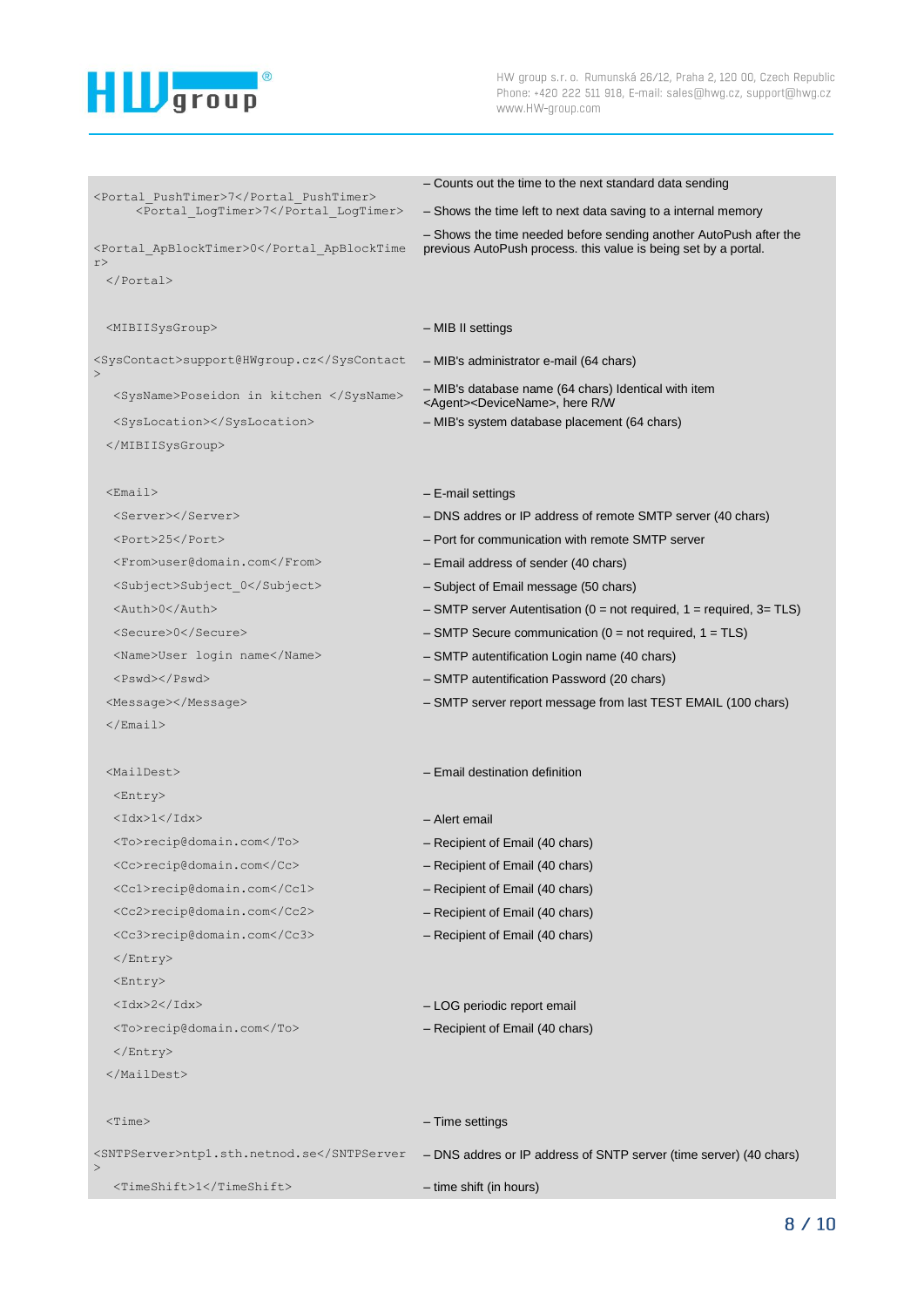

| <date>31.12.1970</date>             | $-$ date                                                                                                                            |
|-------------------------------------|-------------------------------------------------------------------------------------------------------------------------------------|
| <time>03:09:33</time>               | $-$ time                                                                                                                            |
| $\langle$ /Time>                    |                                                                                                                                     |
|                                     |                                                                                                                                     |
| <datalogger></datalogger>           |                                                                                                                                     |
| <storeperiod>360</storeperiod>      | - Log period in sec. Minimal is 1 cycle through sensor and is depend on<br>sensor count. $0 =$ Logger disabled, max. value is 65535 |
| <logcapacity>100.2.23</logcapacity> | - estimated log capacity (How long device can storage data.) format<br>hours.mins.secs it is only aproximate value                  |
| <report></report>                   | - Periodic email with current value and logged data                                                                                 |
| <e>0</e>                            | - Enable periodic reporting                                                                                                         |
| <period>5</period>                  | - Reporting period in min. Minimal is 5 minutes                                                                                     |
| <erase>0</erase>                    | - 0/1, 1=Erase reported (delivered to SMTP server) values from Logfile                                                              |
| <loqname>spiloq</loqname>           | - Name of logfile                                                                                                                   |
|                                     |                                                                                                                                     |
|                                     |                                                                                                                                     |
|                                     |                                                                                                                                     |
|                                     | <b>Security Section</b>                                                                                                             |
| <httptpfilter></httptpfilter>       | - HTTP acces filter values                                                                                                          |
| <ipaddr>0.0.0.0</ipaddr>            | - IF ((IPAddr AND Mask) XOR (TestAdress AND Mask)) = 0 than access<br>enabled                                                       |
| $<$ Mask>0.0.0.0                    |                                                                                                                                     |
|                                     |                                                                                                                                     |
|                                     |                                                                                                                                     |
| <snmpipfilter></snmpipfilter>       | - SNMP acces filter                                                                                                                 |
| <ipaddr>0.0.0.0</ipaddr>            | - IF ((IPAddr AND Mask) XOR (TestAdress AND Mask)) = 0 than access<br>enabled                                                       |
| <mask>0.0.0.0</mask>                |                                                                                                                                     |

</SNMPIPFilter>

```
<SnmpAccess> – SNMP access settigs
```
<Entry> <Idx>1</Idx> – Entry identification

 <Community>public</Community> – Community name (32 chars)  $\langle R>1 \langle R \rangle$  – Read access (0/1)

- $\langle W>0 \rangle$  Write access (0/1)
- <E>1</E> Enable / Disable comunity (0/1)
- </Entry>
- <Entry>
- $<$ Idx>2 $<$ /Idx>

```
 <Community>private</Community>
```
- $<$ R>1 $<$ /R>
- $<\!\!\mathrm{W}\!\!>\!\!1\!<\!\!/\mathrm{W}\!\!>$
- $<$ E>1 $<$ /E>

```
</Entry>
```
</SnmpAccess>

```
9/10
```